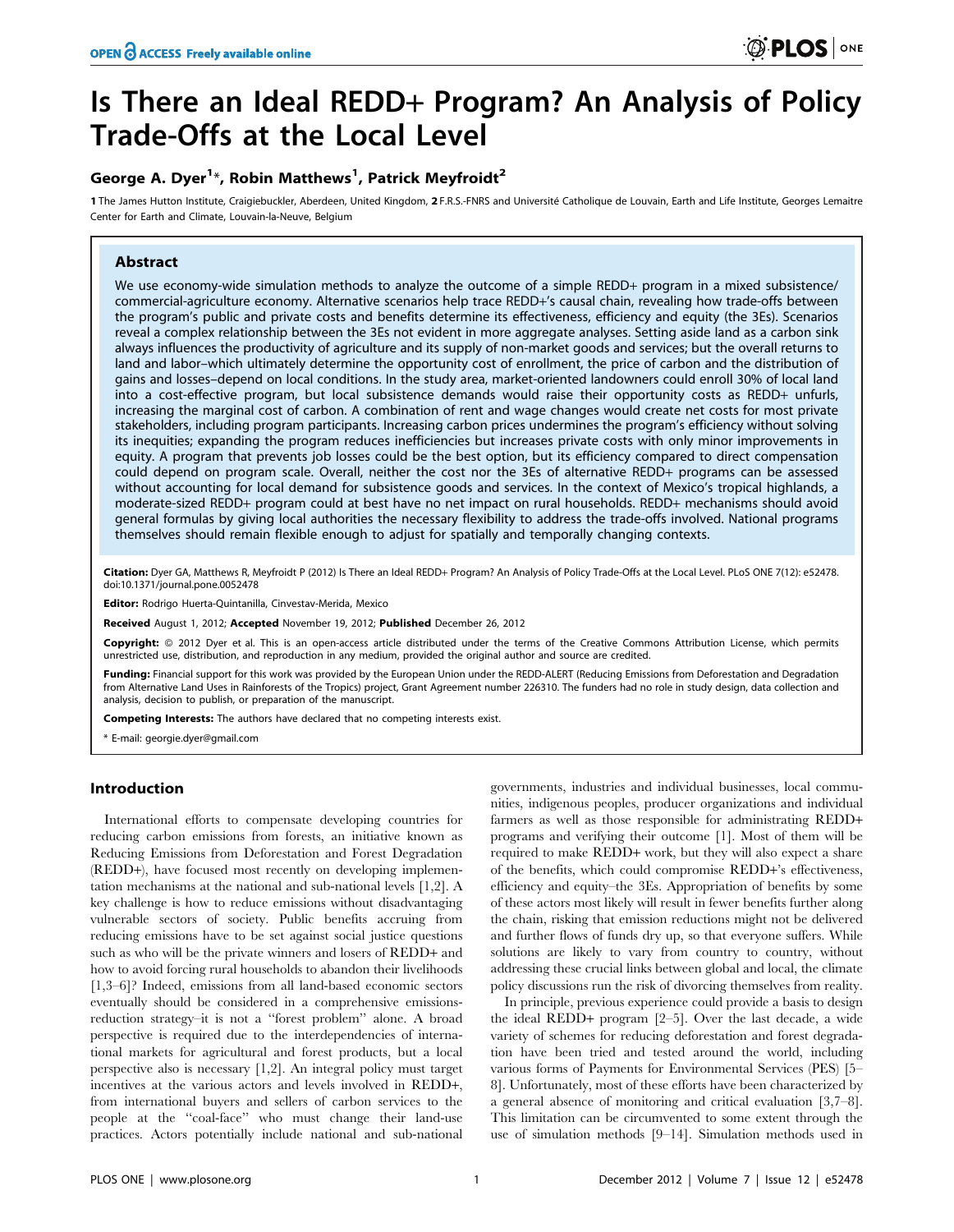land-use analysis range from the extrapolation of observed patterns [13] to explicit models of agent behavior [9–11]. Understanding this behavior is necessary for policy design and analysis [15–17]. Policy simulations run the gamut from simple calculations using current data [12] to projections based on dynamic optimization and partial equilibrium models [10]. These models have been used mostly to explain the association of deforestation rates to land rents and carbon prices, but their specific goals can be diverse. Models calibrated on economic, demographic and technological expectations are used to generate short and long-term projections [10]; other models are conceived as stylized frameworks to search for the ideal REDD+ mechanism [11,14].

In this paper we use general equilibrium simulation methods to analyze the direct and indirect effects of a simple REDD+ program and the trade-offs arising between its 3Es at the village level. We simulate several variations on a basic scenario to assess the extent to which alternative reforms deviate from an ideal Pareto outcome (i.e., an efficient outcome where no one experiences net losses). Simulations are designed to highlight the effect of program design given a particular local context, leaving the role of context to be discussed in a subsequent paper. The particular context of this paper–i.e., a Mexican highland village with a mixed subsistence/commercial agricultural sector–allows us to address a pressing but largely overlooked issue: the potential interaction between REDD+ and food production in vast areas of the developing tropics where subsistence agriculture is the norm. To this end we show how outcomes change after incorporating the value of non-market goods and services provided by subsistence activities. In the remainder of this section and the next we present the theoretical and methodological framework of our work. A subsequent section describes the policy scenario and its expected outcomes. A concluding section considers the options available to policy makers charged with designing REDD+ while reflecting on the robustness and generality of our results.

#### A Theory of Change: REDD+'s Causal Chain

Studies modeling REDD+'s causal chain have linked the potential outcome of international negotiations (i.e., the setting of reference levels and/or carbon prices) to land use decisions at a very fine scale in order to develop mechanisms to implement REDD+ across the globe, design incentives for national governments to join or to assess the indirect impacts on global commodity markets [10–12,14]. While the efficiency of a particular mechanism can be secondary, the distribution of costs and benefits across countries is considered the basis of its political feasibility and hence of its effectiveness [12]. Most of these studies have assumed that governments would first commit to specific reductions in deforestation at the national level and later develop policies to achieve these commitments. Not surprisingly, REDD+'s causal chain at the sub-national level is extremely simplified in these analyses.

A recent study addressing the sub-national level considers the potential distribution of costs and benefits between national and district governments [14]; but to our knowledge, no study has considered the diversity of actors at the local level and the causal processes of which they are part. It is these actors who will be directly responsible for land-use decisions, and their potential gains and losses will determine REDD+s acceptability at this level [5,18– 19].

A common assumption of most previous studies has been that the decisions of national planners and landowners/users coincide. That is, that the social benefits of REDD+ are greatest when the net revenue derived from the land is maximized. This is not

necessarily the case. Designing the ideal REDD+ program would require anticipating the full distribution of gains and losses that might follow implementation. In theory, given sufficient data, it should be possible to graph REDD+'s public costs and benefits as a function of specific program characteristics, as we do hypothetically in Figure 1a. Such a graph would reveal the level at which the gross costs and benefits are furthest apart  $(Q)$  as the point where the net public benefits of REDD+ are highest. Clearly, both axes in this figure represent single dimensions of a more complex policy problem set within a heterogeneous socio-economic, political and environmental context [4,17]. That is, the policy outcome should be construed as a dimension mapping onto the independent, multidimensional space of program characteristics and context variables (see inset). Anticipating the outcome of alternative combinations of characteristics given a particular context is then the prerequisite to identifying the program that maximizes public benefits in a specific locality. This program will also generate private gains and losses for various sectors of society, including local landowners, who may see the program as less than ideal.

Accommodating private interests may require attending to program characteristics not considered up to this point, e.g., the equity of its distribution of payments. Characteristics with both public and private implications could create trade-offs, forcing authorities to settle for a compromise  $(Q^*)$  solution–one that falls short of public goals but maximizes social (i.e., public+private) benefits, as shown in Figure 1b. The heterogeneity of private interests could hinder this solution, for REDD+ could have distinct impacts on different groups of stakeholders. For instance, the costs and benefits experienced by program participants should differ from those of non-participants (Fig. 1c). Cost-benefit analysis could help anticipate the distribution of gains and losses for different stakeholder groups–an increasingly common requirement of government regulation [20]; but implementing a feasible program could depend on skillful negotiation more than on benefit maximization [8]. Economic analyses can contribute to the political process nevertheless by unraveling the potentially complex association of outcomes with program characteristics and local contexts–i.e., REDD+'s causal chain–which so far we have treated in Figure 1 as a black box.

While we referred above to program characteristics as independent variables, this might not always be the case. Depending on the choice of instrument, causal relationships might arise between particular program characteristics, thus restricting the options (i.e., the combinations of characteristics) available to program authorities. This is clearly the case of incentive-based mechanisms such as Payments for Environmental Services (PES), which give flexibility to potential participants rather than to authorities [4,8]. In a PES program, for instance, authorities must offer competitive prices for environmental services (e.g., carbon management) to reach a given enrollment target–or they may retain control over prices but not on how much land is enrolled. Although not always an option, command-and-control mechanisms, by contrast, would allow authorities to determine both the area to be enrolled and the kind of compensation paid to landowners.

So far we have also referred to REDD+'s outcome as a onedimensional variable–i.e., monetary costs and benefits–determined by exogenous drivers, but this too need not be the case. Official estimates of the ''social cost of carbon'' often reduce to a single monetary value [20]. Yet, there are additional ways of assessing social outcomes, e.g., in terms of the 3Es [4,21]. Acknowledging the interrelation of outcomes along different dimensions also is important. It is widely known, for instance, that the price paid for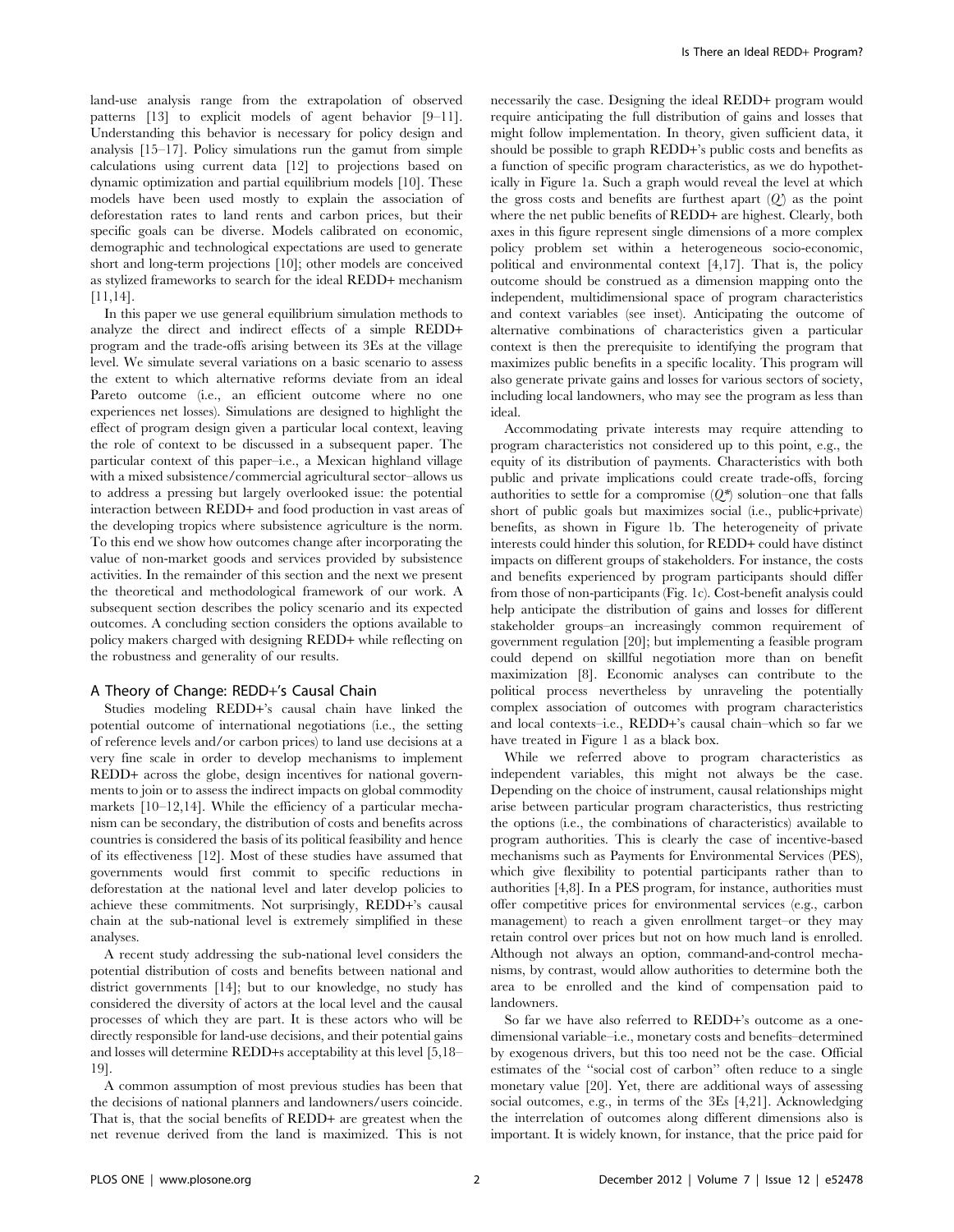

Figure 1. REDD+'s causal chain. REDD+'s public costs and benefits can be conceived as a function of specific program characteristics, whose influence can be traced from their effect on rents and wages to the associated distribution of gains and losses across different sectors of the population.

doi:10.1371/journal.pone.0052478.g001

environmental services has simultaneous implications on the equity and efficiency of PES [4,7,8]. But the implicit trade-off is not only a function of exogenous factors (e.g., land characteristics and market prices) since equity and efficiency also depend on the program's (endogenous) spillover (or economy-wide) effects [12]. PES's effectiveness also can be compromised by this spillover. The indirect effects of PES on the rural economy, for instance, can influence participants' willingness to remain in the program and non-participants willingness to join, and other land-use decisions. Yet, any adjustment that restores the program's effectiveness will simultaneously alter the trade-off between efficiency and equity. By and large, addressing these trade-offs or taking advantage of the potential synergies in REDD+ requires understanding the causal mechanisms involved [5,8]–i.e., identifying the processes linking the axes in Figure 1b–and these mechanisms often involve economy-wide processes.

Carbon-management programs could have multiple effects on the value and productivity of rural assets, which is the crucial link in REDD+'s causal chain. In the long run, REDD+'s effects could depend on whether interventions create incentives for investment and innovation [4]. In the short term, which is the focus of our work, interventions could influence the marginal productivity of land and labor by determining how intensely these factors are used. Most effects will depend at once on the nature or design of the program put in place and the local context [16,17]. Since markets require that each factor's returns (i.e., its marginal value product, which is equal to its marginal productivity times the value of its output) equal its price, any characteristic that impacts the demand for these factors could influence their market value simultaneously. A program's spatial scale or the price paid for services may have distinct, quantifiable effects on the rents received by landholders or the wages paid to local workers (Fig. 1e). The same characteristics could also determine the creation of economic rents–i.e., the portion of payments in excess of the opportunity cost of land–available only to participants. Whether these effects are positive, negative or nil will depend on the structure of local markets [16]. A small land set-aside program might have few effects in an economy with large and complete markets. But the same program could have a significant influence on land-use choices wherever markets are imperfect, small, closed or absent altogether, as often is the case in the developing world. Evidently, the outcome will differ across localities, perhaps markedly, but it might also differ across farms within each locality. The reason is that households in developing areas often experience varying degrees of access to markets and other limitations (e.g., subsistence or liquidity constraints) that tie their production decisions–and thus the productivity and value of their assets–to their income, including potential PES transfers [22–23].

Mapping the effects of specific program characteristics on productive assets (Fig. 1e) places us a step away from identifying a program's social outcome within a particular context (Fig. 1c). The causal chain is fully mapped after wages, land rents and economic rents are translated into estimates of the value added accrued or paid by different economic actors–i.e., the costs and benefits experienced by various stakeholders (Fig. 1d). The complete mapping of the causal chain in Figure 1 thus constitutes the theory of change that is essential to impact evaluation, and which also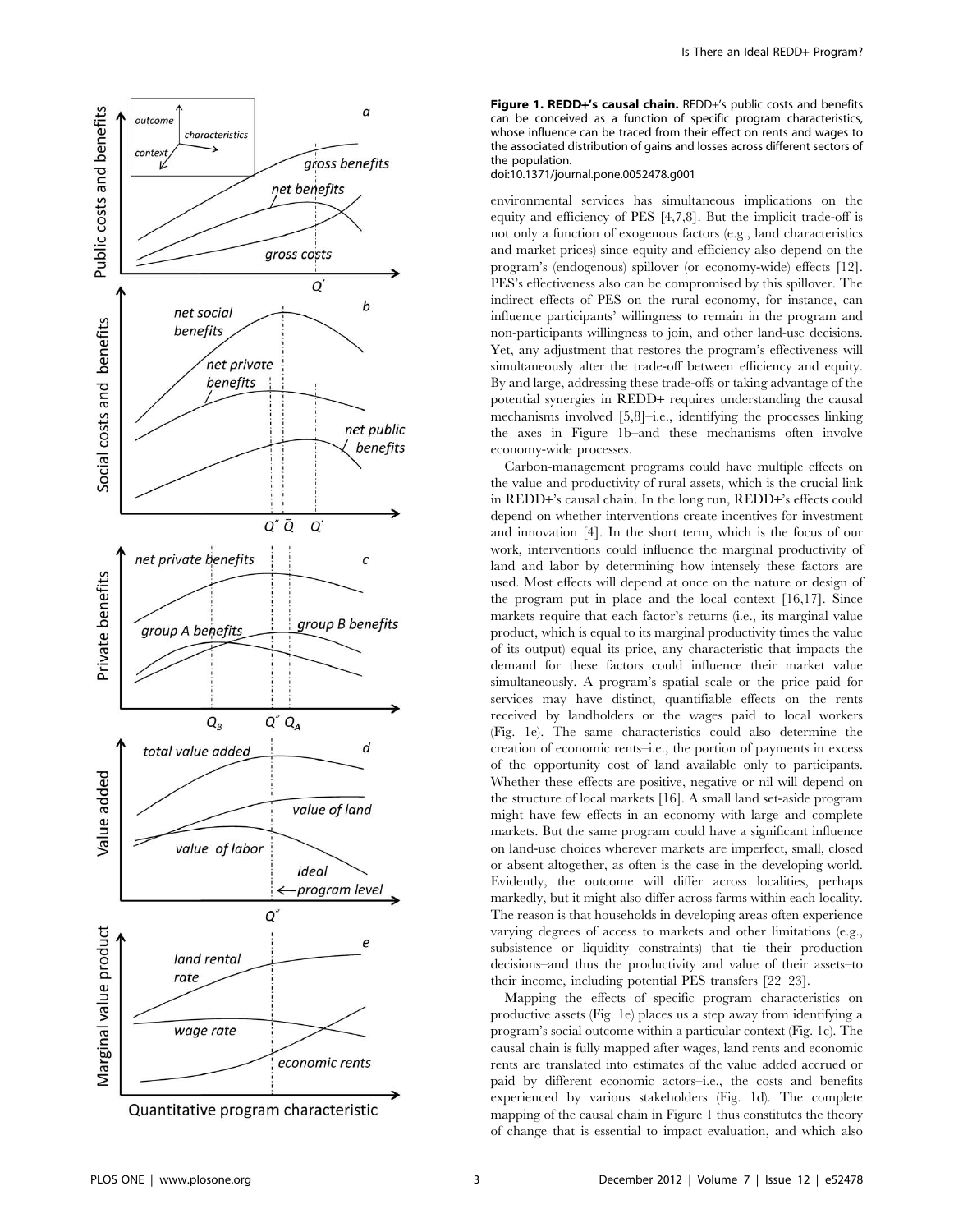brings us a step closer to designing a place-based REDD+ policy [5].

Other authors have relied on analytical methods to decipher the linkages described in Figure 1 [16], but such models are necessarily limited in scope. A model representing the complexity of social systems (including the heterogeneity of actors involved and their interactions) is not likely to have an analytical solution. Figure 2 represents such a model, where each household makes numerous simultaneous decisions based on prevailing market conditions, including REDD+ policy (Panel A). However, when aggregated across the population, households' decisions influence these same conditions, feeding back into their decision-making process (Panel B). It is this complex process that lies behind the potential association of program characteristics with wage and rental rates (Fig. 1e).

While not a substitute for analytical approaches, simulation methods are much better equipped to handle this complexity.



Figure 2. The village model. The model consists of 49 households engaging in various on-farm activities (A) while interacting off-farm with other agents in the village economy (B). Ovals represent variables (i.e., agents' decisions or endogenous factor prices); rectangles represent fixed endowments; arrows indicate causality. A) Output and factor inputs are determined simultaneously for each activity. When aggregated across activities, factor use constitutes the household's factor demand. The difference between factor demand and supply determines its net factor supply to the market. B) When aggregated across households, net factor supplies determine factor prices within the village, which influence each household's factor use simultaneously. doi:10.1371/journal.pone.0052478.g002

Agent-based models, in particular, can help unravel the potential intricacies of REDD+ policy, which has been characterized as a multi-level PES scheme for carbon management [21,24]. We use an agent-based model in a general equilibrium context to explore the implications of a simple PES program, retracing the causal chain described in Figure 1 to reveal how various processes interlock to produce a particular outcome in a specific context. Simulation results then are used to generate empirical versions of Figure 1, thereby mapping the changes introduced by the program's reform into this chain. More specifically, results describe how various program characteristics are linked to changes in factor productivity and how these changes are tied in turn to the wellbeing of various stakeholders.

## Methods

#### An Agent-based, General Equilibrium Model

Our methodological framework integrates multiple household models into a single model of a local economy in a developing area. The model (described in detail in Supporting Information S1) is based on the village of Zoatecpan, a farming community in densely-populated central Mexico, and calibrated using survey data for a sample of households in this locality [9]. Each household in the sample–i.e., 49 households representing 10% of the population–is modeled as an independent decision maker that engages in on- and off-farm activities (Fig. 2A) and interacts with other agents via markets (Fig. 2b). The economy thus consists of the activities and interactions of multiple non-exclusive types of agents (Table 1). The system is further defined by closure rules that describe markets operating in the locality. When land, labor and maize markets are defined as strictly local, the locality can be described as a closed system where there is little room for the displacement (or leakage) of carbon emissions out [15]. When markets extend beyond village boundaries, the system is open and leakage is likely. In a closed system, the demand and supply of each good, factor and service is satisfied through local adjustments in prices (i.e., price equilibrium); in an open system, wages, rents and prices are determined in the larger economy and considered fixed. In both cases subsistence activities are influenced by their own, implicit value (or shadow price), which is the sum of the market and non-market value of the goods and services they provide.

We consider a partially open system where wages and rents are determined in local markets but maize prices are those of the larger economy; i.e., households can trade maize outside the locality but not land or labor–at least in the short term. Alternative closure rules are used in a second scenario to analyze the sensitivity of results to these conditions. Assumptions on price formation can be used simultaneously to model the program's scope; i.e., depending on these assumptions the village can represent either the entire area in PES or only part of its area of coverage. Our closure rules are compatible with the assumption that the locality is one of many contiguous localities involved in PES.

All simulations involve a simple policy program that requires landowners to set aside arable land for forest recovery. A reforestation scheme of this sort would be an option under REDD+ if reference levels were based on total forest cover change, i.e., on net rather than gross deforestation, and could generate substantial co-benefits [24–26]. It also allows us to leave aside momentarily the problem of defining a reference level for deforestation and the ensuing need to forecast complex system dynamics [14,27].

Scenario 1 considers the introduction of the basic program. Scenarios 1a and 1b (and 1c in Supporting Information) introduce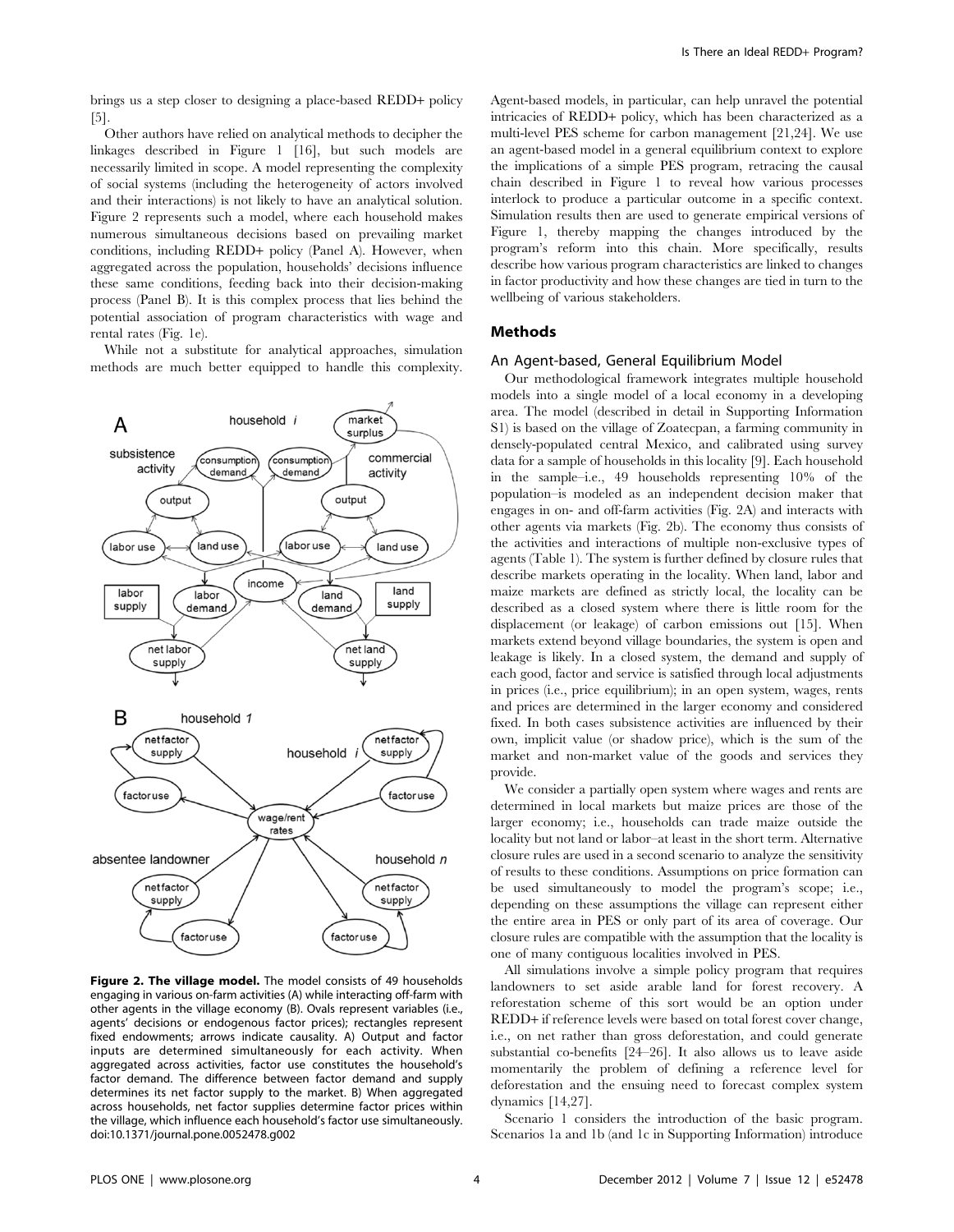Table 1. Types of agents (as defined by their assets and activities).

| Ownership of land      | Landholders (94% of households and absentee<br>landowners)                        | Landless households (6% of households)                                       |
|------------------------|-----------------------------------------------------------------------------------|------------------------------------------------------------------------------|
| Cultivation of maize   | Maize farmers (98% of households)                                                 | Non-farmers (2% of households)                                               |
| Sale/purchase of maize | Commercial farmers (4% of households) sell maize<br>surpluses, consume a fraction | Subsistence farmers (94% of households) and landless<br>households buy maize |
| Land rental            | Landlords (2% of households and absentee<br>landowners)                           | Tenants (2/3 of landless households and 35% of<br>landowners)                |
| Labor hire             | Employers (48% of households and absentee<br>landowners)                          | Employees (48% of households)                                                |
| Program participation  | Participants (variable number of households and<br>absentee landowners)           | Non-participants (variable number of households)                             |
|                        |                                                                                   |                                                                              |

doi:10.1371/journal.pone.0052478.t001

alternative reforms that administrators might implement ex post to address specific shortcomings. These scenarios reflect the real-life constraints of reforming an existing program. Finally, scenario 2 reconsiders the program's introduction in a slightly different context. Since most results are independent of scale, we report percentage changes but refer occasionally to absolute figures to provide a reference point. These figures are based on detailed survey data, but they should not be construed as indicative of actual opportunity costs and carbon prices needed in the study area, which would require measurement of biophysical variables beyond the scope of the present work. In order to restrict the number of possibilities considered here, we make a number of simplifying assumptions, focusing on landowners' willingness to participate in PES without considering their eligibility or ability to participate. The only rule is that local landowners are given priority over absentee landowners.

Simulations assume no eligibility requirements other than to set aside any amount of land; i.e., participants can pool resources to avoid minimum-area requirements and reduce fixed costs that may otherwise constrain small holders' participation [6,28,29]. As in previous carbon-sequestration programs in Mexico, participation requires no long-term commitment, allowing us to focus on its short-run implications. Extraction of lumber and other forest products is not allowed, which implies that potential benefits associated with an expanding supply are not assessed. Marginal environmental benefits are assumed to be constant; i.e., they do not change with the scale of implementation, which is reasonable in the case of carbon sequestration. Finally, soil quality, microclimate and other biophysical attributes of the land are assumed to be homogenous across the landscape. Thus, intrinsic agricultural yields as well as total biomass densities are fixed and uniform, which implies that both land rental rates and environmental benefits per unit area also are uniform. This last assumption is somewhat restrictive since the marginal cost curve of carbon services (and their social repercussions) could depend on the heterogeneity of land and its distribution [10–12,16]. A more complex set of incentives might be necessary to achieve effective and equitable outcomes when the marginal environmental benefits are not uniform [4]. Nevertheless, our assumption allows us to keep this source of variation neutral in order to identify other factors with similar effects.

## Scenario Results

Scenario 1. A cost-effective program. The first scenario considers the introduction of a program that seeks to achieve its goal at a minimum cost to the public. The goal is to sequester an amount of carbon equivalent to allowing forest cover to return to

10% of arable land in the locality. Program administrators set carbon prices by calculating the equivalent per-area payment that will secure the level of enrollment desired–i.e., landholders' ''willingness to accept'' a payment in exchange for forfeiting the right to use the land [30]. In our model economy, this requires offering participants a payment 7% greater than what they would receive in the land market, i.e., 7% above the original rental rate (Table 2, column a). At this price, carbon management is clearly an enticing alternative to renting land out to farmers, and so all local landowners who previously rented land out–i.e., landlords– now devote this land to PES. This group represents only 2% of households in the locality but owns 13% of the land. Other landowners are constrained to some degree by their own subsistence demands; still, 40% of local households enroll part of their landholdings into PES. Since the total land area in the locality is fixed (i.e., supply is inelastic), market rents rise until demand meets supply (i.e., market equilibrium is restored). That is, by design, rents rise by 7%, raising the opportunity cost of enrollment to the level where landowners are indifferent between alternative land uses. At this point, local landowners contribute 97% of the program's target (Table 2), but absentee landholders supply the remainder, which represents a small proportion of their landholdings.

Setting land aside has economy-wide repercussions. Agricultural output declines by 3.2%, and given that the program does not hire workers that are laid-off in the process, local wages drop by 2.5% (restoring labor-market equilibrium) (Table 2). The average household is a net supplier of labor but also rents land from a landlord. Thus, changes in wage and rental rates represent an unfavorable shock to its terms of trade (i.e., the quantity of land it can rent with a day's wage decreases), reducing aggregate nominal income in the locality by 1.0%. Subsistence agriculture dampens this shock slightly because lower wages allow farmers to use more labor to intensify food production. Consumption demand for subsistence goods and services diminishes simultaneously due to housholds' loss of purchasing power, decreasing the implicit value (or shadow price) of subsistence output. Accordingly, average incomes decrease only 0.8% in real terms. Overall, the resilience of subsistence farming forces commercial farmers to shoulder the program's burden and reduce their use of land significantly. Their output and surplus decrease by 12% and 22%, respectively (Table 2). The existing food deficit in the locality grows by 2.9%. This shortfall requires purchasing maize in the open market and hence could contribute to program leakage [15].

Average income losses conceal wide variation among economic agents. Carbon prices momentarily create economic rents equivalent to 7% of rental rates, but these disappear as soon as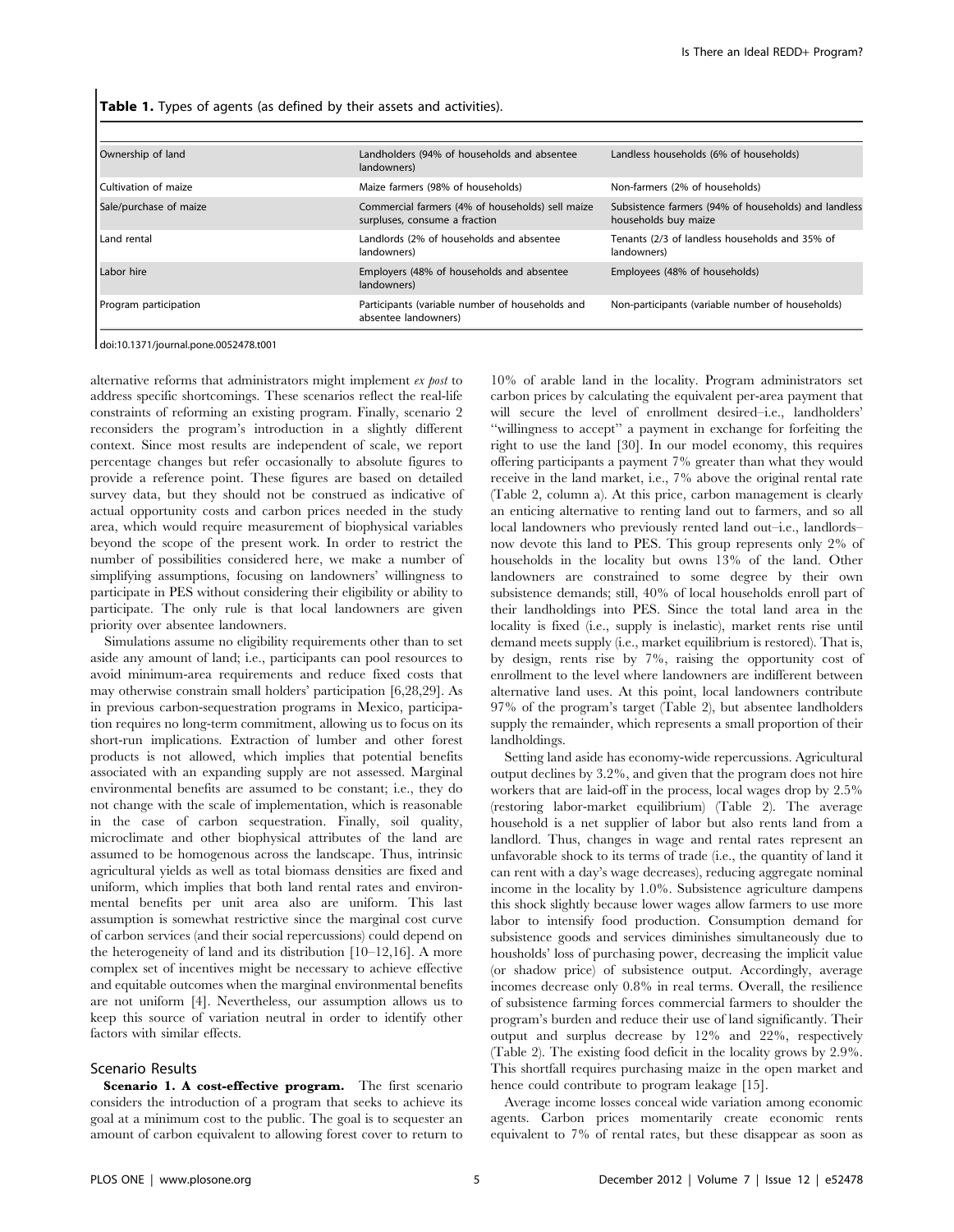Table 2. Economic effects of alternative PES program designs (as defined by program characteristics).<sup>1</sup>

|                                       | <b>Scenarios</b> |        |                        |                  |                |             |              |  |  |
|---------------------------------------|------------------|--------|------------------------|------------------|----------------|-------------|--------------|--|--|
|                                       | 1(1a,<br>1c)     | 1a     | 1b                     |                  | $\overline{2}$ |             | 1c           |  |  |
| Program characteristics               | (a)              | (b)    | (c)                    | (d)              | (e)            | (f)         | (g)          |  |  |
| Carbon prices <sup>2</sup>            | $\overline{7}$   | 50     | 14                     | 14               | 3.7            | 17          | 15           |  |  |
| Program area <sup>3</sup>             | 10               | 10     | 10                     | 20               | 10             | 20          | 20           |  |  |
| Participation and enrollment          |                  |        |                        |                  |                |             |              |  |  |
| Participating households <sup>4</sup> | 40               | 40     | 40                     | 52               | 21             | 52          | 52           |  |  |
| Local enrollment of land <sup>5</sup> | 97               | 96     | 97                     | 62               | 84             | 59          | 62           |  |  |
| <b>Factor prices</b>                  |                  |        |                        |                  |                |             |              |  |  |
| Wages                                 | $-2.5$           |        | $-2.6$ $-2.5$ $-5.3$ 0 |                  |                | $\Omega$    | $-5.3$       |  |  |
| Land rents                            | 7.0              | 7.1    | 7.0                    | 15               | 3.7            | 17          | 15           |  |  |
| Economic rents <sup>6</sup>           | 0.0              | 40     | 6.6                    | $-1.0$ 0         |                | 0           | $\mathbf{0}$ |  |  |
| Crop output                           |                  |        |                        |                  |                |             |              |  |  |
| <b>Total output</b>                   | $-3.2$           | $-3.2$ |                        | $-3.2 -6.6 -8.3$ |                | $-10$       | $-6.6$       |  |  |
| Subsistence-farm output               | 0.3              | 0.8    | 0.4                    | 0.7              |                | $-0.3 -1.1$ | 0.8          |  |  |
| Commercial-farm output                | $-12$            | $-13$  |                        | $-12 -25$        | $-28$          | $-32$       | $-25$        |  |  |
| Market surplus                        | $-22$            | $-24$  | $-22$                  | $-46$            | $-52$          | $-57$       | $-46$        |  |  |
| Open-market purchases                 | 2.9              | 3.4    | 2.9                    | 6.0              | 9.3            | 10          | 6            |  |  |
| Incomes (in real terms)               |                  |        |                        |                  |                |             |              |  |  |
| All households                        | $-0.8$           | 0.6    |                        | $-0.6 -1.7 0.0$  |                | 0.1         | $-1.6$       |  |  |
| Subsistence farmers                   | $-0.8$           | 0.7    |                        | $-0.5 -1.6 0.0$  |                | 0.1         | $-1.6$       |  |  |
| <b>Commercial farmers</b>             | $-1.0$           | $-0.9$ |                        | $-1.0 -2.1$      | 0.0            | 0.2         | $-2.1$       |  |  |
| Program participants                  | $-0.8$           | 1.9    |                        | $-0.3 -1.7 0.1$  |                | 0.2         | $-1.6$       |  |  |
| Non-participants                      | $-0.8$           | $-0.7$ |                        | $-0.8 - 1.6$ 0.0 |                | $-0.1$      | $-1.6$       |  |  |
| Local landlords                       | $-0.1$           | 29     | 4.7                    | $-1.0$ 0.5       |                | 2.0         | $-0.1$       |  |  |
| Absentee landlords                    | 6.9              | 7.6    | 7.0                    | 15               | 3.7            | 17          | 15           |  |  |

<sup>1.</sup>Figures represent percentage changes with respect to the baseline before the program, except as noted below. Columns represent start and end-points of a scenario, but some points are common to several scenarios.

<sup>2.</sup>Percentage in excess of original rental rates.

<sup>3</sup> Percentage of total arable land in locality.

<sup>4</sup>Percentage of total village households.

<sup>5.</sup>Percentage of program target.

6.Percentage in excess of current rental rates.

doi:10.1371/journal.pone.0052478.t002

land rents rise. Thus, ceteris paribus, program participants are not better off than non-participants (Table 2). Gains and losses nevertheless are distributed unevenly within these groups based on each household's factor endowments and market positions: the combination of higher rents and lower wages favors the landed but hurts working families [16]. Not surprisingly, local landlords fare better than their neighbors, but their gains on rents barely offset significant wage-income losses (whether actual or imputed). Absentee landlords do not suffer similar losses, since they do not sell their own labor in local markets. Hence, they are the only group experiencing net gains, which amount to \$4,000, a 6.9% gain. Overall, the program transfers \$232,500 to participating landowners but entails even greater costs to the community, all of which amounts to a net private loss of \$48,200 in real terms. These figures constitute the net public and private costs of carbon services, respectively (Fig. 3).

In sum, the program is effective and efficient by design, but these qualities come at a cost to local households. Although absentee landowners accrue net benefits, redistributing their gains to reduce others agents' losses–e.g., through taxes–would jeopardize the scheme's effectiveness. Moreover, only \$590 of the \$4,000 in private gains comes directly from carbon payments, the rest being collected from local farmers via rent increases. A more equitable outcome could be reached if the program absorbed all private costs, e.g., by compensating losers via unconditional cash transfers in the amount of households' (real-term) losses. This would entail a 23% increase in the program's public costs (without considering any administrative costs) (Fig. 3). A more efficient solution might be to redesign the program to internalize its unexpected private costs. Reforms might be obstructed by program rules or the creation of entitlements nevertheless. For instance, authorities might be able to change the price of carbon but not to redistribute existing entitlements. Alternatively, they might be contractually obligated to pay a given price for carbon but at liberty to raise the program's target. With the first option they would rely on program benefits trickling down from participants to other affected households, while their aim with the second option would be to encourage wider participation to increase the number of households benefiting directly. We explore these two options in scenarios 1a and 1b, respectively.

Scenario 1a. Improving equity through higher carbon prices. This scenario simulates a gradual increase in the price of carbon up to 40% above the original price. Such an increase is equivalent to raising per-area payments from 7% up to 50% in excess of the original market rents, which could entice a greater number of landholders to devote larger areas to carbon sequestration. In this scenario, however, the amount of carbon sequestered remains unchanged, so the program's total area is kept constant and enrollment open to current participants only. (Scenario 1c, in Supporting Information, relaxes these assumptions.) That is, as prices increase, participants in the first scenario must decide whether to leave or remain in the program and how much land to enroll, provided that the total does not exceed the set target.

Unsurprisingly, all participants remain in the program, but many reduce their enrollment just slightly as carbon prices rise (Table 2, col. b). The reason is that as their incomes increase, their demands for subsistence goods also grow; i.e. farmers prefer to devote land to farming rather than forest as the implicit value of subsistence output rises. This ''income effect'' is analogous to the one observed in the classic farm-household model, where income gains associated with rising staple prices result in greater on-farm consumption of staples and thus smaller market surpluses [31]. In our case, subsistence consumption/production expands up to 0.8%, pushing rents up a notch as agricultural land use increases and forcing commercial agriculture to contract. Since productivity is lower in subsistence farms than in their commercial counterparts, aggregate output also declines gradually (Table 2). Market surpluses decrease (up to 24%), and the local grain deficit increases (up to 3.4%). Wages continue decreasing as carbon prices rise, albeit at a very low rate: up to a 2.6% decrease in wages and a 7.1% increase in rents (compared to  $-2.5$  and 7.0% changes, respectively, observed in the first scenario) (Fig. 4a). Compared to the retirement of land, an increase in carbon prices has few economy-wide effects but a noticeable income effect that buffers the program's impact in general.

As expected by design, program changes have their greatest impact on wellbeing. Average income losses in the locality diminish gradually as carbon prices rise, and they become gains when prices reach a level 33% above market rents (Fig. 4b). At prices 50% above these rents, net private gains in the locality add up to \$43,700 in real terms (Fig. 3). The program's public costs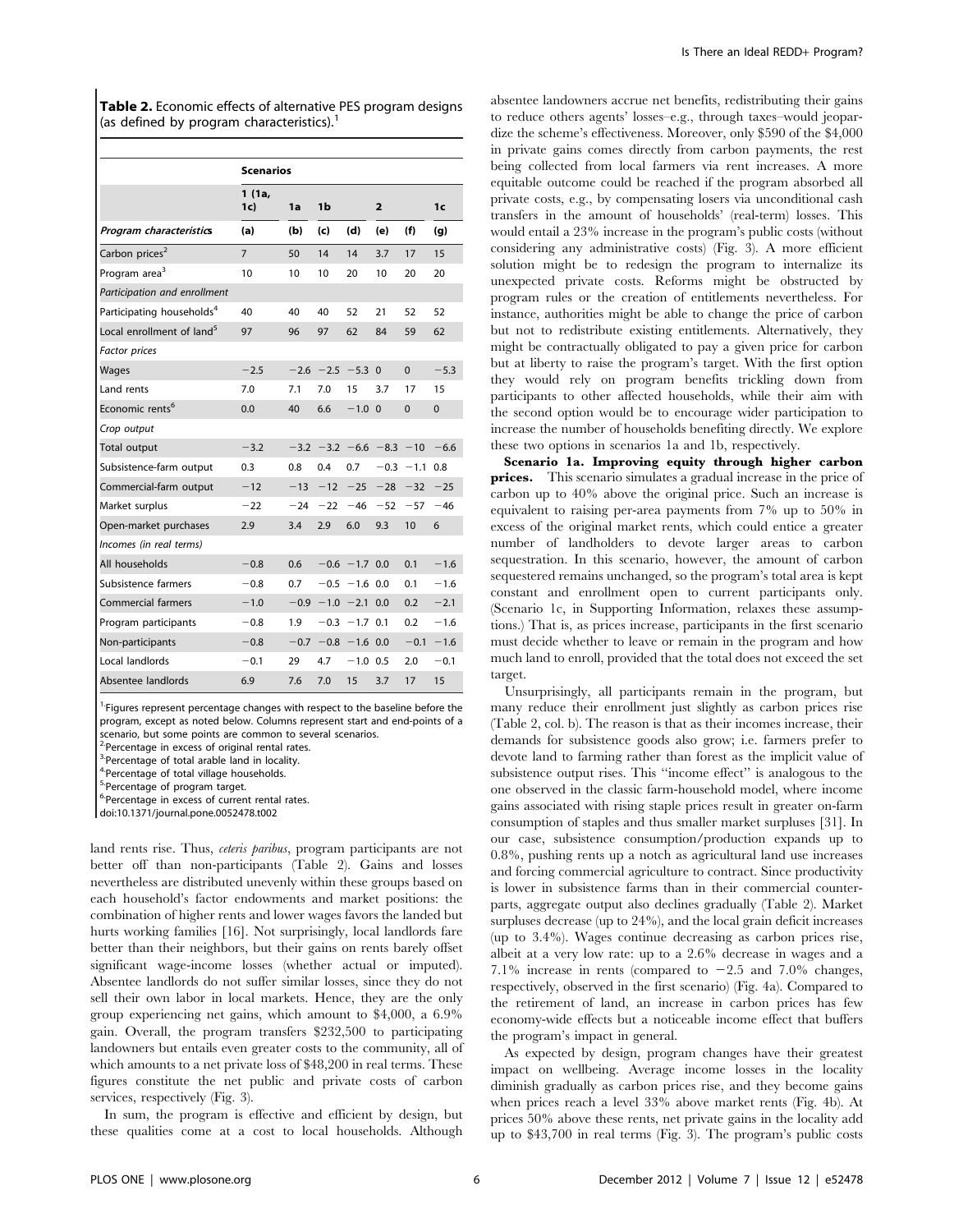

Figure 3. Aggregate costs and benefits of alternative program designs. Alternative program designs, represented through various scenarios, yield vastly different costs and benefits. The net social benefits from REDD+ are given by the sum of its public and private benefits minus the sum of its public and private costs. doi:10.1371/journal.pone.0052478.g003

increase accordingly, i.e., up to \$325,900 or 14% more than in the first scenario after compensation. Thus, this is less efficient than compensating households directly, and less equitable: 0.8% income losses for the average program participant become 1.9% gains in real terms (Fig. 4c), but many participants and most nonparticipants–79% of all local households–still experience losses that amount to \$37,300 in real terms (Fig. 3). The worsening terms of trade are directly responsible for these losses; but ultimately it is program rules that determine the distribution of gains and losses by creating considerable economic rents but preventing them from spilling over to non-participating landowners (Fig. 4a,b). That is, due to restrictions on enrollment and participation, economic rents are not transformed into higher market rents that would benefit landowners in general (as in scenario 1). Program rules also determine the distribution of benefits among participants, allowing former local landlords to benefit the most (Fig. 4c). Their income increases by 28.6%. Absentee landlords' income increases by only 7.6% because their gains depend mostly on market rents, which do not increase significantly as carbon prices rise. Local and absentee landlords' gains amount to \$69,800 and \$4,400, respectively.

In sum, higher carbon prices are highly inefficient as a form of compensation, reducing individual agents' losses by only 23% (from \$48,200 to \$37,300) (Fig. 3). Overall, changes do not improve the program's equity because payments are not distributed according to individual losses and there is no significant spillover of benefits to non-participating landowners via rents or to other households via an economy-wide multiplier. The multiplier effect of cash injections is negligible because goods markets in the

locality are relatively well integrated into the greater economy. Using carbon prices to improve equity has an additional drawback: it increases the program's public costs without adding to its public benefits, thereby dissipating its net gains (Fig. 3).

As mentioned earlier, another option would be to allow wider participation while generating greater public benefits. There are two possible courses of action for program administrators. If payments per unit area already exceed land rental rates (which entails economic rents), the program's target can be raised without raising carbon prices. In fact, economic rents can be defined as a payment in excess of what is necessary to secure enrollment, so their existence guarantees an abundant supply of land to the program. On the other hand, if economic rents are nil, increasing enrollment will require increasing carbon prices. We analyze the first option next and report the second option in scenario 1c (see Supporting Information).

Scenario 1b. Improving efficiency and equity through wider participation. We now assume that having realized the inefficiency of raising carbon prices, program administrators change course half-way through the previous reform. That is, after raising prices to the equivalent of a payment 14% in excess of market rents while holding the enrollment target constant, they now raise this target gradually (up to 20% of total land in the locality) without further price increases. Since the price of carbon is still enticing–i.e., participants initially collect economic rents equal to 6.5% of current rental rates–the number of participants increases from 40 to 52% of local households by the time the program's area doubles (Table 2, col. c, d). All new participants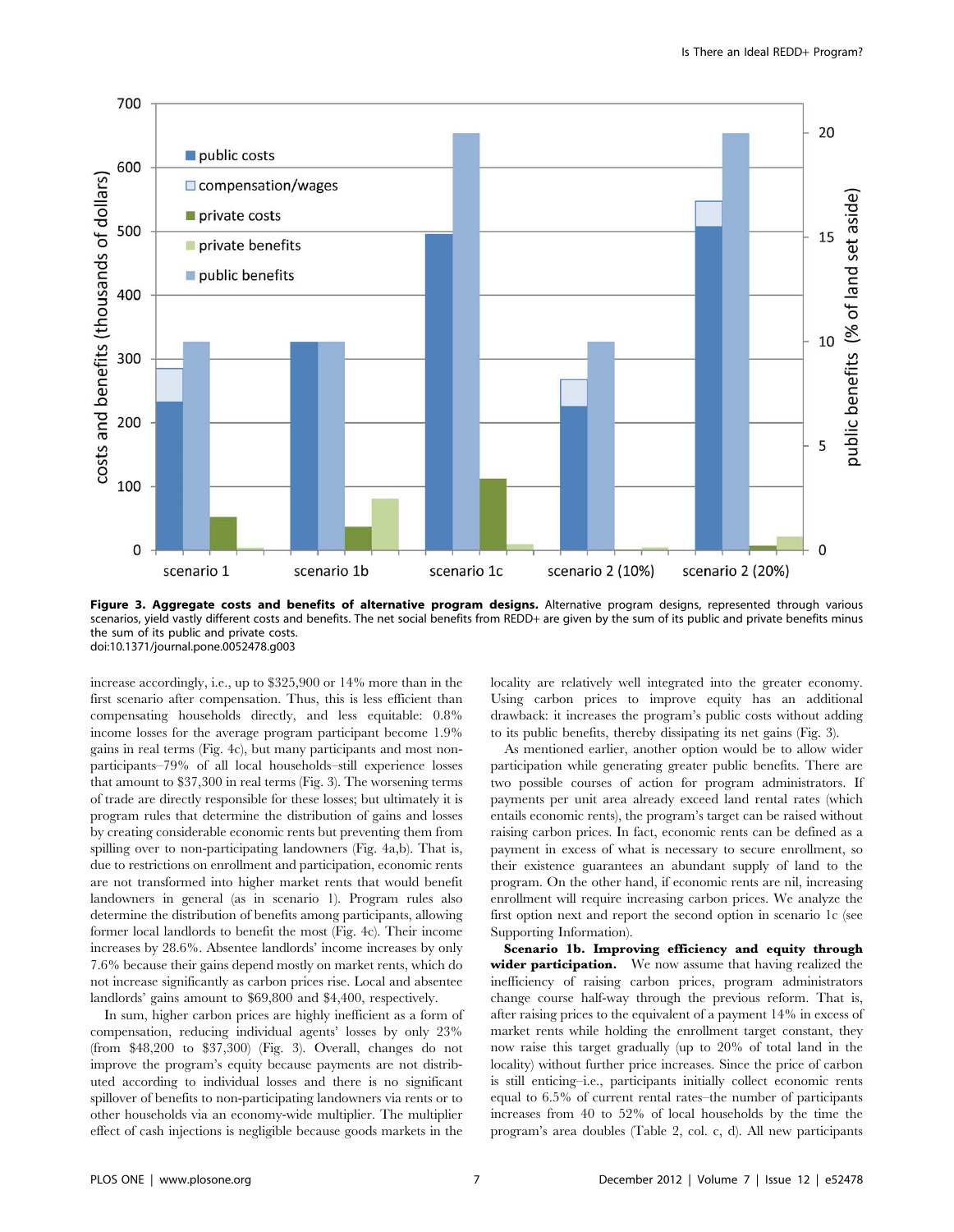

Figure 4. Effects of program design on key economic variables. Changes in carbon prices and land area under a simulated PES program and their effects on value added and economic rents (top row), local households' income (middle row), and landlords' incomes (bottom row). doi:10.1371/journal.pone.0052478.g004

are subsistence farmers who reduce the extent of their cropping to engage in carbon services. But local landlords have no additional land to enroll, so the area committed grows only by 27%; i.e., local enrollment cannot keep pace with the program's expansion. In the end, local landowners contribute only 62% of the target (down from 97%) while absentee landlords supply the remainder, increasing their contribution substantially (i.e.,  $\geq 2,000\%$ ).

The economy is more sensitive to changes in the availability of land than to cash flows, so the program's expansion has a much greater impact than carbon prices had in the previous scenario. As the area enrolled doubles, rents increase by 15% and wages decrease by 5.3% (Fig. 4d). Rent increases result in a significant contraction of agricultural activity. Aggregate output declines 6.6%, but subsistence consumption/production continues unabated, financed by program transfers. Doubling the program's area has almost the same income effect as doubling carbon prices: subsistence output increases 0.7%. Commercial agriculture contracts further: its output and surpluses decline 25% and 46%, respectively, while purchases from outside the locality continue to surge (Table 2, d).

Since carbon prices are fixed throughout the program's expansion (i.e., the unit cost of carbon services is constant), public costs and benefits both double. Expanding the program also entails a 112% increase in net private costs, which now amount to \$103,300 in real terms (Fig. 3). Subsistence demands still prevent many households from joining the program, and the income effect similarly reduces the amount of land that participants are willing to commit. Some economic rents are available to participants at first, but these diminish as the program expands and market rents rise (Fig. 4d). Thus, the expansion reduces participants' incentives by raising their opportunity costs. Inefficiencies decrease, but enrollment in PES becomes a liability when market rents rise above program payments. This occurs when  $>18\%$  of land is enrolled. A marked redistribution of gains and losses follows.

Expanding the program helps transfer participants' gains to landowners in general, redistributing the gross benefits of carbon management more equitably; but the outcome still is unfavorable for most stakeholders (Fig. 4e). Households' terms of trade are highly disadvantageous, and economic rents are insufficient to generate net benefits or even offset wage-income losses. Incomes decrease by 1.7% for both local households in general and the average participant. Only landlords draw net benefits from the expansion given that their own terms of trade improve, but their gains are redistributed (Fig. 4f). Unable to devote more land to carbon sequestration, local landlords depend on economic rents for a gain. As the program expands (and economic rents fall), their benefits diminish, ultimately becoming losses (\$2,500) when the area covered doubles. These agents in fact might consider opting out of the program, for it is now more profitable to rent land to farmers. In contrast, absentee landlords continue enrolling land as the program expands and market rates rise. Their gains grow steadily because land rents, not economic rents, constitute their main source of revenue. Their income increases by 15% or \$8,700.

Overall, the changes implemented have a mixed outcome. In terms of efficiency, the program now generates twice as many public benefits as in scenario 1a but only 52% more costs. In terms of equity, reforms reduce inequalities between participants and non-participants but fail to improve local livelihoods. Changes mostly transfer the benefits from the largest participants to the largest landowners (i.e., from local to absentee landlords) and the costs from the general public to local households. Efficiency is restored at the expense of local stakeholders. Avoiding economic rents completely requires removing price controls and constraints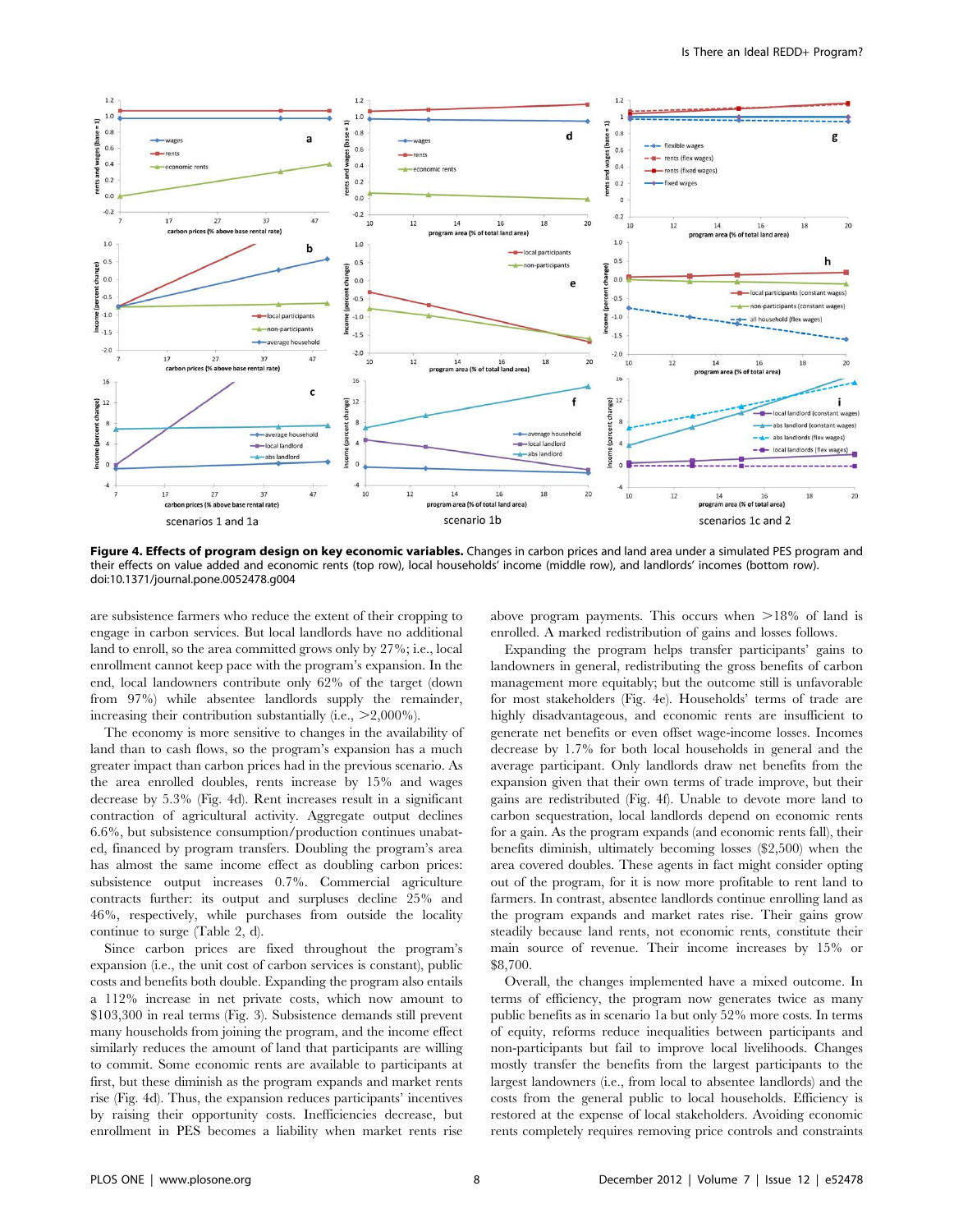on participation simultaneously, that is, achieving the program's enrollment target via supply-and-demand equilibrium. Scenario 1c contemplates program changes along these lines, revealing the costs and benefits of expanding a cost-effective program (see Supporting Information).

All scenarios up to this point are based on the assumption that wages are flexible. Since wages tend to decrease, this assumption allows farmers in the model to increase their use of labor. The assumption is justified only if labor markets are small or relatively isolated, e.g., when workers have few short-term opportunities outside the farm. Our final scenario relaxes the flexible-wage assumption to analyze the case when wages are unchanged after an intervention.

Scenario 2. A cost-effective program in a fixed-wage context. We begin this last scenario by simulating a program that offers competitive prices to enroll 10% of arable land, as in the first scenario, except that opportunities for off-farm employment are now widely available (i.e., labor demand is perfectly elastic), which keeps wages constant. Then we expand enrollment from 10 to up to 20% of land (in what constitutes the fixed-wage equivalent of scenario 1c).

Constant wages have two opposite effects on both local demand for land and the opportunity costs of enrollment that have implications for carbon prices and program participation. First, constant wages discourage the use of farm labor (relative to previous scenarios), decreasing the intensity of labor (per unit area) and hence the productivity of land. The lower returns discourage demand for arable land and reduce the opportunity cost of enrolling in PES. In such circumstances, program administrators can offer prices only 3.7% higher than market rental rates (compared to 7% in the first scenario) and still reach its target (Table 2, col. e). The implication is that the incentives (or economic rents) necessary to induce participation are nearly half those required with a flexible wage. At the same time, constant wages help sustain household incomes, thus maintaining subsistence demands relatively intact. Wages reflect labor productivity, which is sustained by lowering the intensity of on-farm labor. Laidoff workers find employment off-farm nevertheless, and workers in general face better terms of trade than in previous scenarios. However, farmers' reluctance to substitute labor for land (due to the high wage) constrains subsistence output, which becomes a scarce commodity–i.e., the program raises its implicit value. This raises the returns to and demand for land (compared to the first scenario), raising the opportunity costs of enrolling in PES. The implication is that only 21% of households participate in the program and contribute 84% of its target (compared to 40% and 97%, respectively, in scenario 1) (Table 2). Absentee landlords now enroll six times more land than in a variable-wage economy.

Constant wages also have important implications on the local economy, particularly agricultural output, which declines by 8.3% or almost thrice as much as in scenario 1 (Table 2). Subsistence output declines for the first time but still marginally  $(0.3\%)$  vis-à-vis commercial output, which contracts 28% (compared to 12% in the first scenario). Market surpluses decrease 52% as a result (down from 22%), and the local deficit increases by a record 9.3% (up from 2.9%). Absentee and local landlords' income increases 3.7 and 0.5%, respectively, or \$2,200 and \$1,100. This represents a slight improvement for local landlords (compared to the first scenario) but a relative loss of \$1,850 for absentee landlords (due to relatively lower rents). In contrast, the average household experiences no change in income–a relative gain with respect to the flexible-wage scenario. In fact, no household experiences losses now. Average gains for participants are 0.1% in real terms; nonparticipants experience no visible change. Since there are no economic rents and wages are constant, the small differences between these groups are due to the weight of land in their asset portfolio; i.e., in the fixed-wage scenario, costs and benefits are distributed exclusively through land rents.

In sum, constant wages diminish the productivity of land while increasing the value of subsistence output. The effect of these opposing forces on the returns to land–which ultimately determine the opportunity cost of enrollment into PES, the price of carbon and the distribution of gains and losses–is an empirical question. In our model economy, constant wages have a much stronger effect on production than consumption, and so rents are considerably lower than when wages are flexible. Constant wages thus reduce the private costs of PES more than its benefits and redistribute both more equitably. Significant net private losses (in scenario 1) now become net gains of \$2,900 in real terms (Fig. 3). Constant wages also reduce the program's public costs to \$225,300 (given that carbon prices are lower) or 3% less than when wages are flexible. And since no household experiences losses, there are no private costs to compensate. The bottom line is a 21% decrease in the social costs of carbon services relative to the first scenario.

The previous estimate suggests that if off-farm employment opportunities were few (as in scenario 1), the program could employ laid-off farm workers (instead of compensating them for their losses) and still reduce its public costs by 6% (Fig. 3). By becoming an employer of last resort, program administrators prevent the wage rate from dropping, which keeps labor costs high but simultaneously protects workers' earnings and improves households' terms of trade. This combination of effects mitigates the excess demand for land induced by PES, reducing the intervention's costs to all stakeholders. A ''working'' program thus achieves greater efficiency and equity without compromising its own effectiveness. The critical question is whether these results are independent of program size.

Simulation results show that both production and consumption effects persist when the program covers 20% of the land, but their relative weights change (Table 2, col. f). The effect of labor costs on production is constant throughout the expansion–i.e., depressing the marginal productivity of land–while labor earnings' effects on consumption increase. Incomes grow slowly, but arable land becomes scarce very rapidly and the implicit value of subsistence output rises noticeably, discouraging enrollment into PES. Although carbon prices are low at first (cf. scenario 1c), they must increase faster than when wages are flexible in order to achieve the expanding target (Fig. 3g). An increasing number of landowners join the program–i.e., up to 52% of households–given that the opportunity cost of farming rises rapidly, but land enrollment does not increase at the same rate: when the target is doubled, local landowners contribute 59% of the total (compared to 62% in scenario 1c) (Table 2). Moreover, doubling enrollment requires a payment 17% above the original market rents, which implies higher carbon prices than under flexible wages.

Other economic repercussions also are significant. Agriculture contracts up to 10%, commercial output and market surpluses decline up to 32 and 57%, respectively, and food purchases in the open market increase up to 10%–the greatest recorded. The distribution of costs and benefits also differs markedly from flexible-wage scenarios (Fig. 4h). While wage income remains unchanged, changes in rental incomes (or outlays) have no significant influence on the average household (who experiences losses in a flexible-wage economy). Moreover, all program participants now experience marginal gains, and only 4% of non-participants experience marginal real-term losses. Nevertheless, significant gains are available only to large landowners: local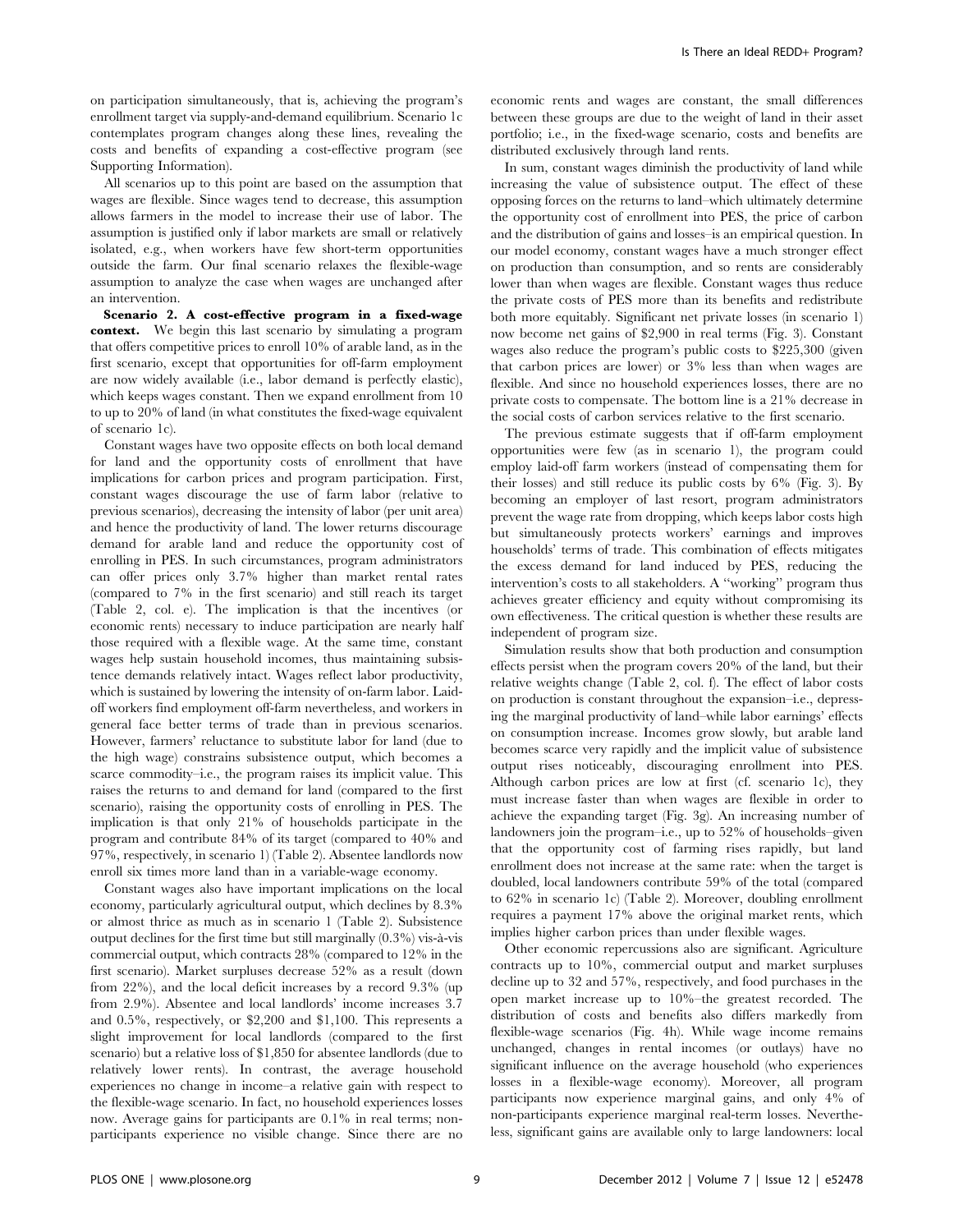and absentee landlords gain up to 2.0 and 17% more, respectively, or \$5,000 and \$9,700 (Fig. 4i).

Expanding the program requires substantial resources, raising the public costs to \$507,100–or 1% more than under flexible wages (Fig. 3). Providing employment to laid-off farm workers adds \$40,333 to these costs; but since there are no additional losses to compensate, the social costs remain 10% lower than under the next-best alternative (see Supporting Information). The program also generates net private gains equal to \$41,500 in nominal terms, but given the rising cost of subsistence consumption, this represents real term gains of only \$14,400 (Table 2). Overall, a ''working'' program remains the most efficient and equitable option within the range examined.

#### Generality of Results

To assess whether the study area is representative of other areas in Mexico, we focus on two conditions crucial to our theory of change: 1) the distribution of productive assets among local households and absentee landowners; and 2) the persistent allocation of these assets to subsistence agriculture. That is, the question is whether we can justify modeling an ''income effect'' on subsistence production but not an analogous response from commercial producers facing credit restrictions.

Landholding sizes vary considerably throughout Mexico, with large farms often interspersing with more numerous smallholdings [32]. In almost every region, the rental market helps redistribute land among rural farmers, and absentee landowners supply up to 88% of these markets [33]. The figure in Zoatecpan, 80%, is representative of other localities in central Mexico, 83%. Although most land in Zoatecpan already is sown in maize, farmers respond readily to incentives by renting land in or out [9]. Subsistence farmers expand maize production when their income increases but not in response to higher prices, while commercial farmers respond the opposite way [34]. Similarly, across rain-fed areas in Mexico, commercial farmers do not invest exogenous income on maize production [35]. Zoatecpan is outside the norm as regards subsistence production nevertheless. Across Mexico, rural farmers consumed an estimated 48% of their maize output in 2002 [34]. On-farm consumption was highest in central Mexico, reaching 73%, while the figure in Zoatecpan was 85%–a reflection of small landholding sizes there. In sum, while not representative of prime agricultural areas in Mexico, our results should apply across the densely-populated, highly-deforested tropical highlands. More generally, we should expect a similar outcome to that described here wherever subsistence agriculture is widespread, population density high and landholdings small.

# Discussion

#### REDD+ Policy Options

If efficiency is a goal for REDD+, market-based mechanisms are probably the best alternative [4,36]; but unless REDD+ becomes part of a common carbon market, program administrators would not necessarily be price takers. Certainly, authorities might be forced to pay competitive rates for land in order to achieve precise targets in a locality, but they could relinquish these targets in exchange for the capacity to decide the price paid. This price nevertheless may not be the rental rate prevailing at present in each locality. In the study area, for example, absentee landowners presumably are willing to set aside up to 30% of the total land area at such rate, assuming no long-term commitments are involved. They already rent this land out to local farmers and are indifferent between alternative tenants or land uses; i.e., for them, the opportunity cost of enrolling land in PES is the current market rate

(and their supply of land at this rate is perfectly elastic). However, their response to a full-scale REDD+ scheme could alter land markets significantly, and this would reshape their own decisions in turn. Overall, the opportunity cost of land for these actors could increase (i.e., and the supply of land become more inelastic) as REDD+ unfurls, contrary to the assumptions of studies where opportunity costs remain constant unless agricultural prices change [10–12,14].

Figure 4g illustrates this point. Since carbon prices in scenarios 1c and 2 are equivalent to rental rates, the lines describing the evolution of rents as a function of program area also describe carbon prices; i.e., these lines represent the study area's supply of carbon services (its supply curve) under two slightly different sets of conditions. The graph shows that supply is not exceptionally responsive to prices (i.e., it is relatively inelastic). Authorities must pay 7% more than baseline rates to enroll 10% of the land, but enrolling 20% requires 17% more. This is not because opportunity costs differ across the landscape and less-productive land is enrolled first, as in previous simulation studies, since we assume a common market for land of uniform quality. Opportunity costs increase because of REDD+. The reason is that subsistence farmers will pay higher rents for land as subsistence goods and services become scarce and their value increases. Also evident is that enrollment into PES (i.e., the slope and intercept of the supply curve) depends on economic conditions beyond the land market, particularly those involving labor. More generally, the opportunity costs of alternative land uses, including enrollment into PES, are not a function of biophysical factors and international commodity prices alone, as often assumed [10–12,14,37]. In a subsistence economy, opportunity costs are influenced by consumption preferences expressed in a particular social, cultural and market context.

Assessing the 3Es of alternative REDD+ programs requires accounting for this context. At the aggregate level, there is a clear trade-off between the efficiency and equity of PES: as carbon prices rise, a program's private gains increase in direct proportion to its public costs. However, this relationship blurs when the distribution of costs and benefits is considered. In our model economy, raising carbon prices creates substantial benefits for some participants, but it does not compensate most agents' losses (Fig. 4b). As discussed earlier, benefits do not trickle down because the system is considerably open (and the multiplier effect of cash injections is small): as soon as cash flows in via PES, it is siphoned out through markets for consumer goods, which are more tightly integrated across the country than land or labor markets. On the whole, raising carbon prices has a toll on the program's efficiency while failing to solve its inequities. Expanding the program reduces the inefficiencies while distributing private costs more evenly, but these costs also increase substantially. To keep both public and private costs under control while preserving the program's effectiveness, authorities would need to intervene in labor markets to prevent job losses.

Given the difficulty of balancing these multiple goals, it should not surprise that the 3Es of PES programs in Mexico have been called into question [38,39]. Simulations reveal that, at best, REDD+ could have a negligible impact on households in the study area; but the robustness and generality of our findings, as those of any simulation exercise, rest on the validity of underlying assumptions [15]. Scenario 2 highlights the sensitivity of our results to closure rules, which reflect different assumptions on market conditions; and figure 4 (top row) illustrates how these conditions determine the value of agents' assets. Namely, the two program characteristics examined here–carbon prices and program area–have similar qualitative effects on value added when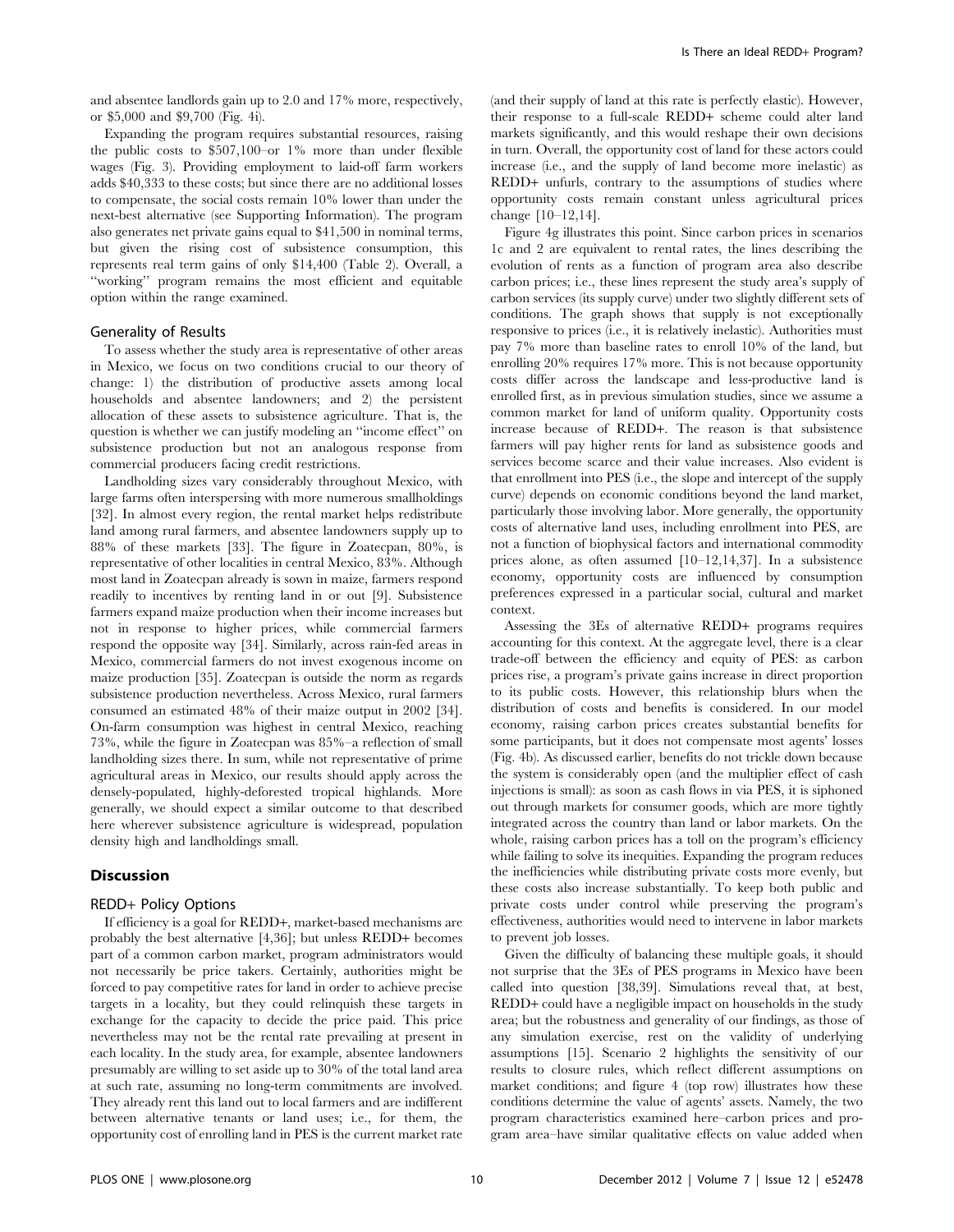off-farm employment is scarce, they raise rental rates while depressing wages (Fig. 4a, d); but value added is redistributed exclusively through changes in rental rates when employment opportunities are widely available (Fig. 4g). These two characteristics also have contrasting effects on economic rents regardless of employment opportunities in the area: increasing prices generate these rents, the program's expansion dissipates them (Fig. 4a, d). A robust conclusion thus requires recognizing that individual program characteristics, the context in which the program is implemented, and the interaction of program design and context all play a decisive role [17].

Our theory of change posits that it is ultimately these three sources of value–wages, rental rates and economic rents–that determine the incentives and social outcome of the various alternatives (Fig. 4, middle and bottom rows). Thus, authorities' ability to address program shortcomings is restricted by the shape of rental and wage-rate functions (Fig. 4, top row). Alternative specifications for demand and supply of land and labor could result in non-linear wage and rent functions (as illustrated in Fig. 1). Yet, there is little empirical evidence to support other than the simple (and arguably most neutral) specification adopted here (see Supporting Information) [40]. This modeling decision reflects the current state of knowledge of rural economies in Mexico and throughout the developing world.

#### Conclusions

Is there an ideal REDD+ program that is effective, efficient and equitable? Our results show that when the diversity of local actors is taken into account, the relationship between the 3Es is complex and characterized by numerous trade-offs. Choosing a second-best alternative requires normative judgments and a precise knowledge of the trade-offs involved. A program that minimizes its public costs could entail significant private losses. Improving the program's equity while preserving its effectiveness would require transforming those losses into public costs. Whatever mechanism is adopted at the international level, it should avoid general formulas by giving local authorities the necessary flexibility–e.g. in terms of scope, form and amount of compensation–to address these trade-

# References

- 1. Angelsen A, editor (2009) Realising REDD+: National strategy and policy options. CIFOR, Bogor, Indonesia.
- 2. Springate-Baginski O, Wollenberg E, editors (2010) REDD, forest governance and rural livelihoods: the emerging agenda. CIFOR, Bogor, Indonesia.
- 3. Bond I, Grieg-Gran M, Wertz-Kanounnikoff S, Hazlewood P, Wunder S, et al. (2009) Incentives to sustain forest ecosystem services: a review and lessons for REDD. Natural Resource Issues No. 16. International Institute for Environment and Development, London, UK, with CIFOR, Bogor, Indonesia, and World Resources Institute, Washington, D.C.
- 4. Jack BK, Kousky C, Sims KRE (2008) Designing payments for ecosystem services: Lessons from previous experience with incentive-based mechanisms. Proc Natl Acad Sci USA 105: 9465–9470.
- 5. Jagger P, Sills EO, Lawlor K, Sunderlin WD (2010) A guide to learning about livelihood impact of REDD+ projects. Occasional paper 56. CIFOR, Bogor, Indonesia.
- 6. Pagiola S, Arcenas A, Platais G (2005) Can payments for environmental services help reduce poverty? An exploration of the issues and the evidence to date from Latin America. World Dev 33: 237–253.
- 7. Wunder S, Engel S, Pagiola S (2008) Taking stock: a comparative analysis of payments for environmental services programs in developed and developing countries. Ecol Econ 65: 834–852.
- 8. Engel S, Pagiola S, Wunder S (2008) Designing payments for environmental services in theory and practice: an overview of the issues. Ecol Econ 65: 663– 674.
- 9. Dyer G, Taylor JE, Boucher S (2006) Subsistence Response to Market Shocks. Am J Agric Econ 88: 279–291.
- 10. Kinderman G, Obersteiner M, Sohngen B, Sathatye J, Andrasko K, et al. (2008) Global cost estimates of reducing carbon emissions through avoided deforestation. Proc Natl Acad Sci USA 105: 10302–10307.

offs. The best option will depend on local conditions, so national programs themselves should remain flexible enough to adjust for spatially and temporally changing contexts.

Setting land aside as a carbon sink entails changes in the productivity of land and, whenever subsistence households are present, the value of agricultural output. Its effects on the returns to land could determine the opportunity cost of enrolling land in REDD+ and therefore influence carbon prices, program areas and the distribution of gains and losses. However, given that these effects have opposite signs, their outcome will change from place to place. In the tropical highlands of Mexico, expanding a program or raising the price paid for carbon services could fail to benefit most rural households, particularly subsistence households or those whose main asset is labor. A program that prevents job losses might be the best option, but its efficiency–e.g., compared to direct compensation–could depend on the program's scale and the extent of demand for agriculture's non-market benefits in the locality.

Our conclusions apply mainly to the densely-populated highlands, but the processes described could occur more widely. Ideally, then, REDD+ should be conceived as a place-based policy, but this assumes that tailoring programs to local conditions will not result in a loss of accountability. Also, authorities would need sufficient knowledge of these conditions to identify the most suitable option. Our methodological framework can be applied at much wider scales provided adequately representative data is available or collected [33]. It is a reliable tool for the design of both REDD+ programs and the integral rural development policy of which REDD+ should become part.

# Supporting Information

Supporting Information S1 (DOC)

#### Author Contributions

Conceived and designed the experiments: GAD. Performed the experiments: GAD. Analyzed the data: GAD. Wrote the paper: GAD RM PM.

- 11. Busch J, Strassburg B, Cattaneo A, Lubowski R, Bruner A, et al. (2009) Comparing climate and cost impacts of reference levels for reducing emissions from deforestation. Environ Res Lett 4: 1–10.
- 12. Strassburg B, Turner K, Fisher B, Schaeffer R, Lovett A (2009) Reducing emissions from deforestation: The 'combined incentives' mechanism and empirical simulations. Glob Environ Change 19: 265–278.
- 13. Soares-Filho B, Moutinho P, Nepstad D, Anderson A, Rodrigues H, et al. (2010) Role of Brazilian Amazon protected areas in climate change mitigation. Proc Natl Acad Sci USA 107: 10821–10826.
- 14. Busch J, Lubowski RN, Godoy F, Steininger M, Yusuf AA, et al. (2012) Structuring economic incentives to reduce emissions from deforestation within Indonesia. Proc Natl Acad Sci USA 109: 1062–1067.
- 15. Matthews R, Dyer G (2011) Evaluating the impacts of REDD+ at sub-national scales: Are our frameworks and models good enough? Carbon Management 2: 517–527.
- 16. Zilberman D, Lipper L McCarthy N (2008) When could payments for environmental services benefit the poor? Environment and Development Economics 13: 255–278.
- 17. Bulte EH, Lipper L, Stringer R, Zilberman D (2008) Payments for ecosystem services and poverty reduction: Concepts, issues, and empirical perspectives. Environment and Development Economics 13: 245–254.
- 18. Ghazoul J, Butler RA, Mateo-Vega J, Koh LP (2010) REDD: A reckoning of environment and development implications. Trends Ecol Evol 25: 396–402.
- 19. Seymour F, Angelsen A (2009) Summary and conclusions: REDD wine in old wineskins? In: Realising REDD+: National strategy and policy options. In: Angelsen A, editor. CIFOR, Bogor, Indonesia.
- 20. Bell RG, Callan D (2011) More than meets the eye: The social cost of carbon in U.S. climate policy in plain English. World Resources Institute, Policy Brief.
- 21. Angelsen A, Wertz-Kanounnikoff S (2008) What are the key design issues for REDD and the criteria for assessing options? In: Angelsen A, editor. Moving ahead with REDD: Issues, options and implications. CIFOR, Bogor, Indonesia.